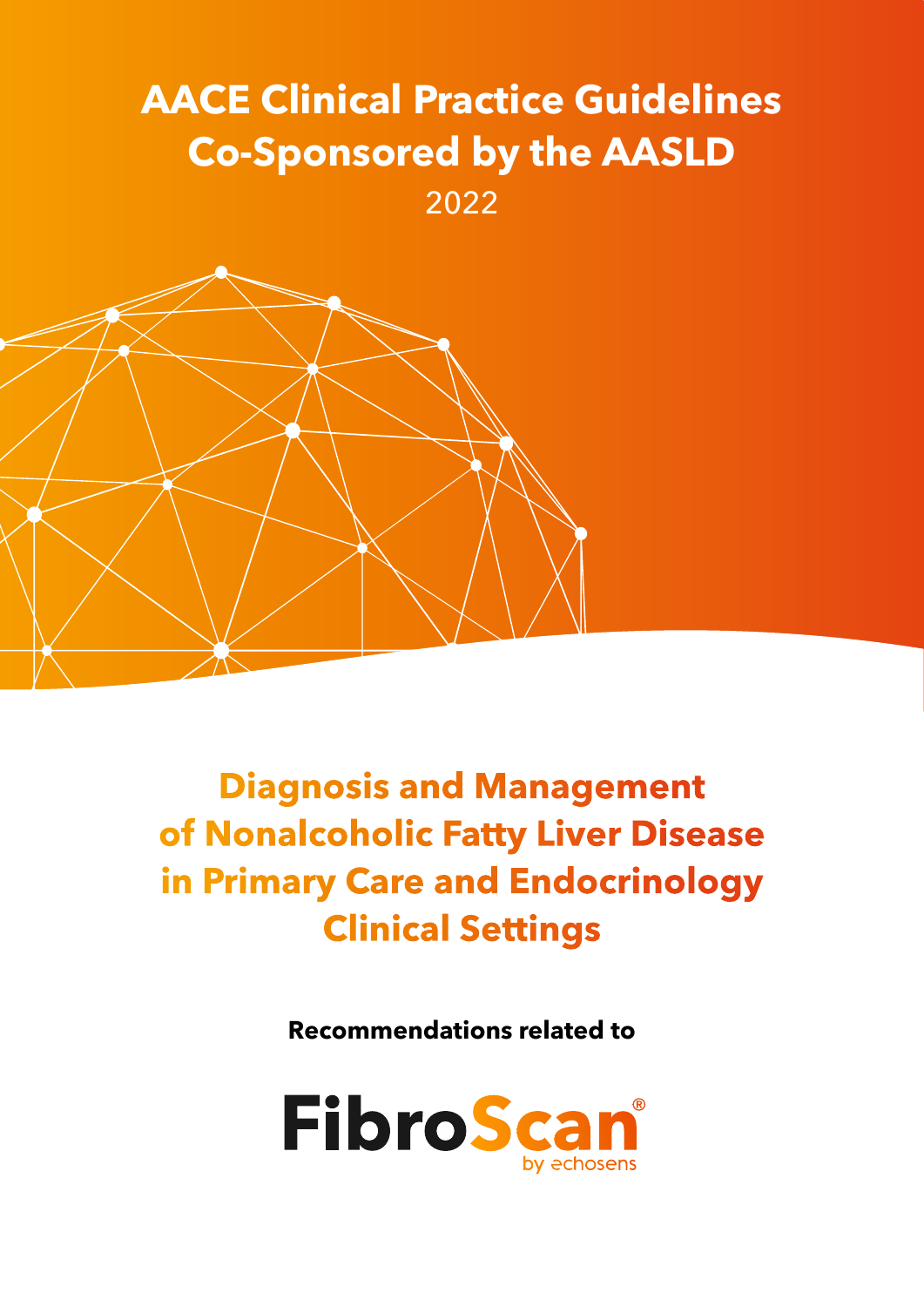## **Introduction**

These new guidelines are a breakthrough in early diagnosis and management of patients with NAFLD targeting primary care and endocrinology clinical settings.

The new guidelines include 34 evidence-based clinical practice recommendations for the screening, diagnosis, and management of adults and children with NAFLD and/or NASH.

These guidelines reinforce the use of FibroScan® solutions for the management of patients with NAFLD throughout the patient care continuum.

## **Key Takeaways**

- ➜ LSM by VCTE™ should be used for **further workup** in individuals that are in the "high-risk" group who have an **indeterminate or high FIB-4 score**.
- ➜ LSM by VCTE™ is preferred as it can **quantify liver fibrosis (LSM by VCTE™) and liver fat (CAP™)** for risk stratification in one test.
- ➜ LSM by VCTE™ is **best validated to identify advanced disease and predict liver-related outcomes**.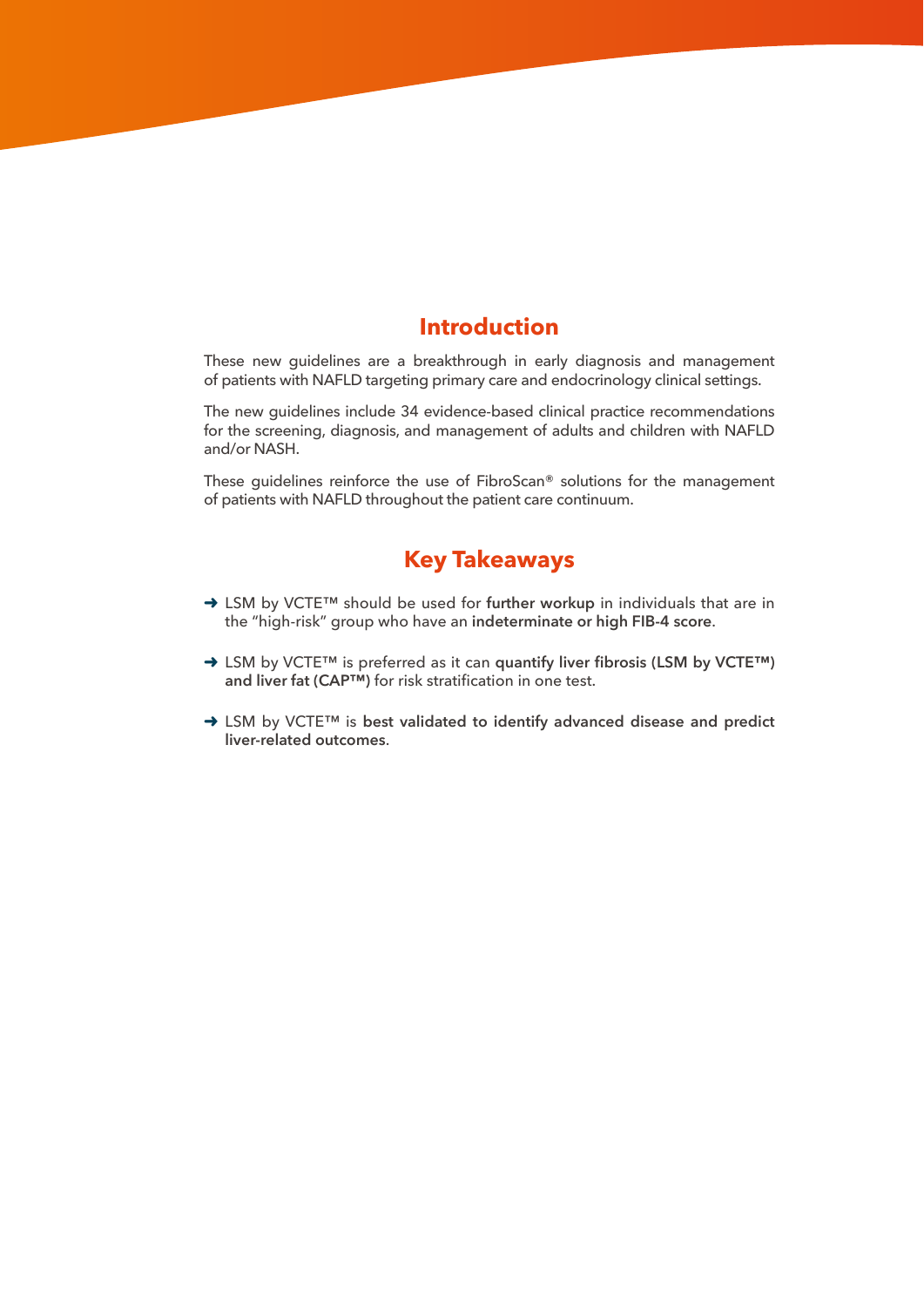# **FibroSca**

## **Diagnosis of NAFLD in Adults**

• Clinicians should consider screening individuals with any of the following risk factors: obesity, metabolic syndrome, prediabetes or T2D, hepatic steatosis seen on any imaging study, and/or persistently elevated plasma aminotransferase levels (over 6 months).

*Grade B; Intermediate/High Strength of Evidence; BEL 2*

• Clinicians should use liver fibrosis prediction calculations to **assess the risk of NAFLD** with liver fibrosis. The preferred noninvasive initial test is the FIB-4.

*Grade B; Intermediate Strength of Evidence; BEL 2*

*Evidence Based: Hepatic steatosis can be diagnosed on imaging, including liver US, CAP™, computed tomography, or 1 H-MRS and magnetic resonance imaging-proton density fat fraction (MRI-PDFF).* 

• Clinicians should consider individuals belonging to the "high-risk" group who have an indeterminate or high FIB-4 score for **further workup with an LSM by VCTE™** (transient elastography) or ELF test.

*Grade B; Intermediate Strength of Evidence; BEL 2*

*Evidence Based: Hepatic steatosis may be assessed by means of simple non-invasive liver steatosis scores (fatty liver index, US fatty liver index, and hepatic steatosis index), although these diagnostic modalities have inherent limitations. A liver US is not recommended for routine clinical diagnosis. Instead, LSM by VCTE™ is preferred over liver US, where available, as it can quantify liver fat (CAP™) and fibrosis (LSM by VCTE™) for risk stratification in one test.*

• To stage the risk of fibrosis in individuals with NAFLD, clinicians should prefer the use **of LSM by VCTE™ as best validated to identify advanced disease** and predict liver-related outcomes.

*Grade B; Intermediate Strength of Evidence; BEL 2*

#### **Grading System**

- Recommendation Grade
- Grade A (strong)
- Grade B (intermediate)
- Grade C (weak)
- Grade D (no conclusive evidence and/or expert opinion)
- Strength of Evidence Grade
- Best Evidence Level (BEL)
- BEL 1 (strong evidence)
- BEL 2 (intermediate evidence)
- BEL 3 (weak evidence)
- BEL 4 (no evidence)

#### **Acronyms**

- AACE: American Association of Clinical Endocrinology
- AASLD: American Association for the Study of Liver Diseases
- CVD: Cardiovascular Disease
- LSM: Liver Stiffness Measurement
- VCTE: Vibration Controlled Transient Elastography
- CAP: Controlled Attenuation Parameter
- NAFLD: Nonalcoholic Fatty Liver Disease
- T2D: Type 2 Diabetes
- T1D: Type 1 Diabetes
- Liver US: Liver Ultrasound
- H-MRS: Proton Magnetic Resonance Spectroscopy
- MRI PDFF: Magnetic Resonance Imaging Proton Density Fat Fraction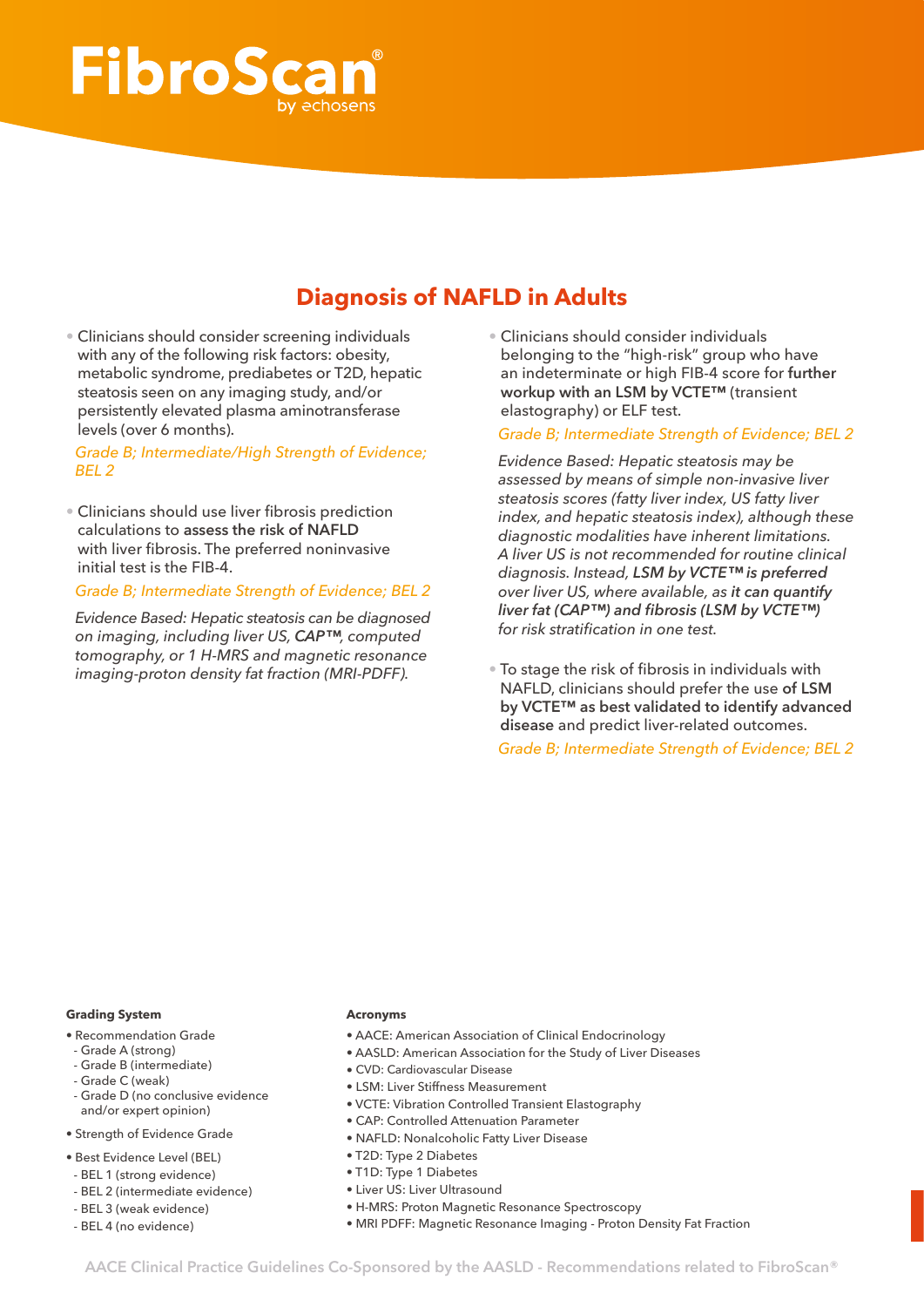• **Individuals with T2D**, clinicians should consider **screening for clinically significant fibrosis** (stages F2-F4) using the FIB-4, even if they have normal liver enzyme levels.

*Grade B; High/Intermediate Strength of Evidence; BEL 2*

• **Individuals with T1D**, clinicians may consider screening for NAFLD with clinically significant fibrosis (stages F2-F4) using the FIB-4, only if there are risk factors such as obesity, metabolic syndrome, elevated plasma aminotransferase levels (>30 U/L), and/or hepatic steatosis on imaging.

*Grade C; Intermediate/Weak Strength of Evidence; BEL 2; downgraded based on the heterogeneity of studies and moderate to high probability of bias*

• Clinicians should further **risk stratify individuals with T2D, or T1D** with cardiometabolic risk factors and/or elevated plasma aminotransferase levels (>30 U/L) using the FIB-4, **LSM by VCTE™**, and/or ELF test.

*Grade B; High/Intermediate Strength of Evidence; BEL 2*

• Individuals with **persistently elevated ALT or AST levels** and/or with hepatic steatosis on imaging and indeterminate risk (FIB-4, 1.3-2.67; **LSM by VCTE™, 8-12 kPa**; or ELF test, 7.7-9.8) or high risk (FIB-4, >2.67; **LSM by VCTE™, >12 kPa**; or ELF test, >9.8) based on blood tests and/or imaging should be **referred to a gastroenterologist or hepatologist** for further assessment, which may include a liver biopsy.

*Grade B; Intermediate Strength of Evidence; BEL 2*

*Evidence Based: The frequency of testing for individuals considered at low risk based on the FIB-4 (<1.3) or LSM by VCTE™ (<8.0 kPa) is not as well established as it is for the "high-risk" groups; however, it is prudent to consider repeat testing every 2 years for those at low risk, as 1 study[1] showed that only a minority will progress to a higher fibrosis stage within that period of time (<20%).*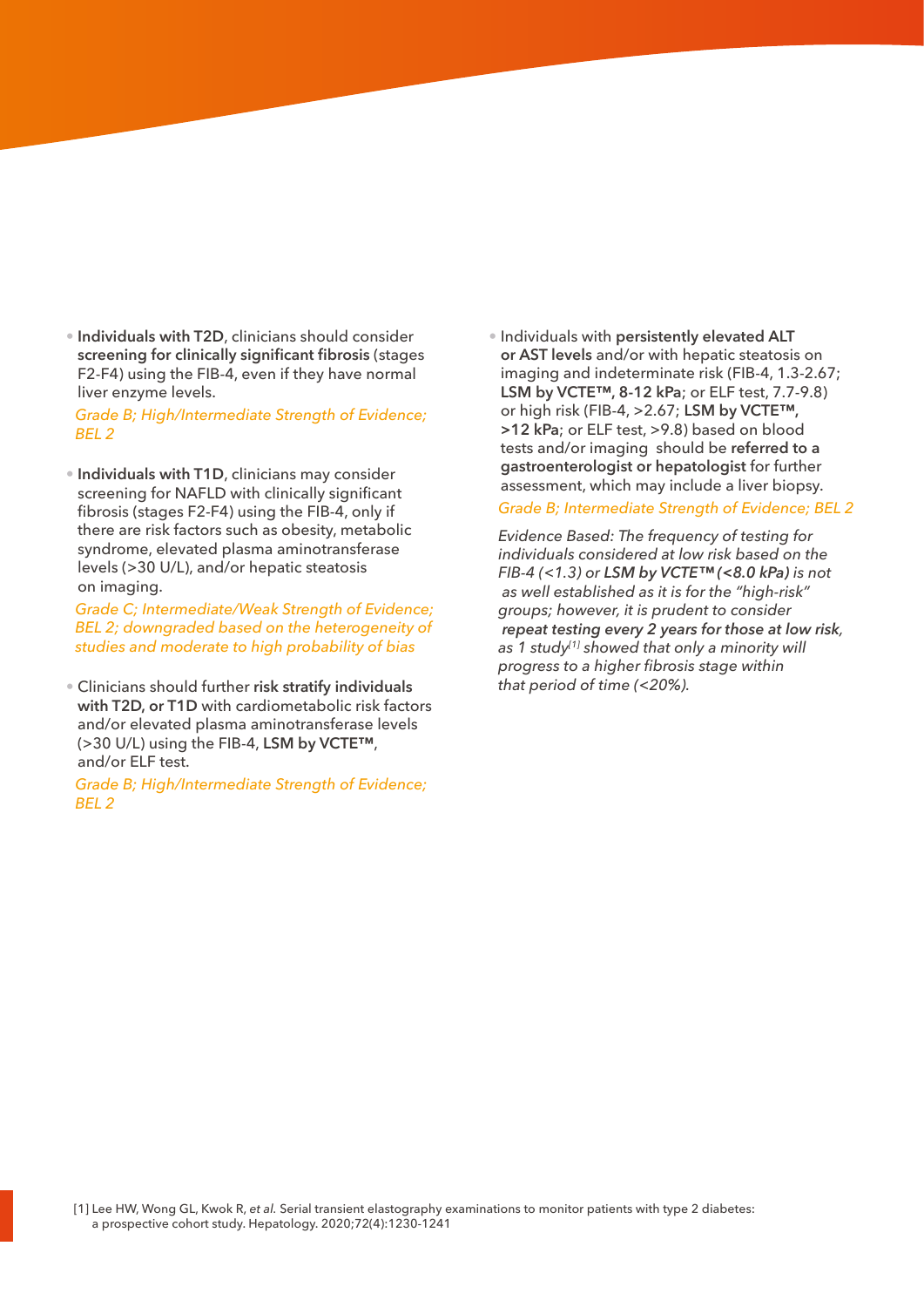

**AACE Clinical Practice Guidelines Co-Sponsored by the AASLD - Recommendations related to FibroScan®**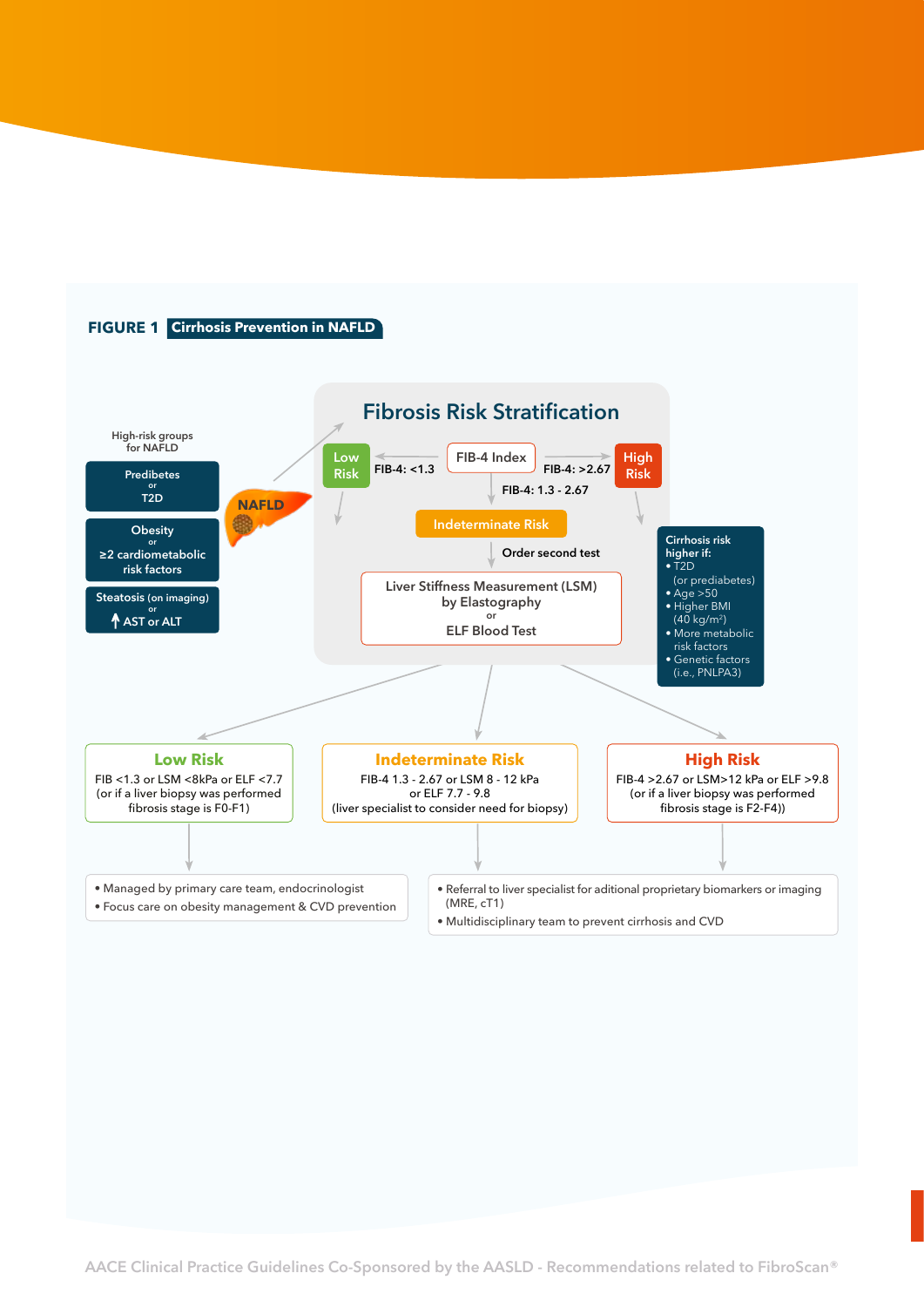## **Management of NAFLD in Adults**

• Clinicians must consider treating diabetes with pioglitazone and/or GLP-1 RAs when there is an elevated probability of having NASH based on **elevated plasma aminotransferase levels** and **noninvasive tests**.

#### *Grade A; High Strength of Evidence; BEL 1*

*Evidence Based: in high-risk populations (i.e., those with obesity and T2D), pharmacologic* 

*therapy to treat obesity or diabetes may also be considered in the presence of elevated plasma aminotransferase levels and/or FIB-4 scores of >1.3 and confirmatory imaging (i.e., LSM by VCTE™ and MRE) or proprietary fibrosis biomarkers, such as the ELF test, when suggestive of clinically significant liver fibrosis, if imaging not available.*

## **Diagnosis and Management of Children with NAFLD**

• Children of any age and adolescents with **obesity or T2D**, but not T1D, should **be screened for NAFLD** using serum ALT.

*Grade B; Intermediate/High Strength of Evidence; BEL 2* 

• Clinicians should screen adolescent females with **polycystic ovary syndrome** for NAFLD using serum ALT.

*Grade B; Intermediate/High Strength of Evidence; BEL 2*

• Pediatric NAFLD can be diagnosed with imaging (ultrasound or magnetic resonance imaging-proton density fat fraction) or liver biopsy, in combination with exclusion of non-NAFLD causes of hepatic

steatosis such as Wilson syndrome, mitochondrial disease, and medications.

*Grade B; Intermediate Strength of Evidence; BEL 2*

• Liver fibrosis prediction calculations and proprietary biomarkers currently available for the diagnosis of advanced fibrosis in adults should **not** be used in children as they are either inaccurate or require further validation.

#### *Grade B; Intermediate Strength of Evidence; BEL 2*

*Evidence Based: Other imaging approaches, such as LSM by VCTE™, are becoming more widely available; however, pediatric-specific norms have not yet been developed for NAFLD.*